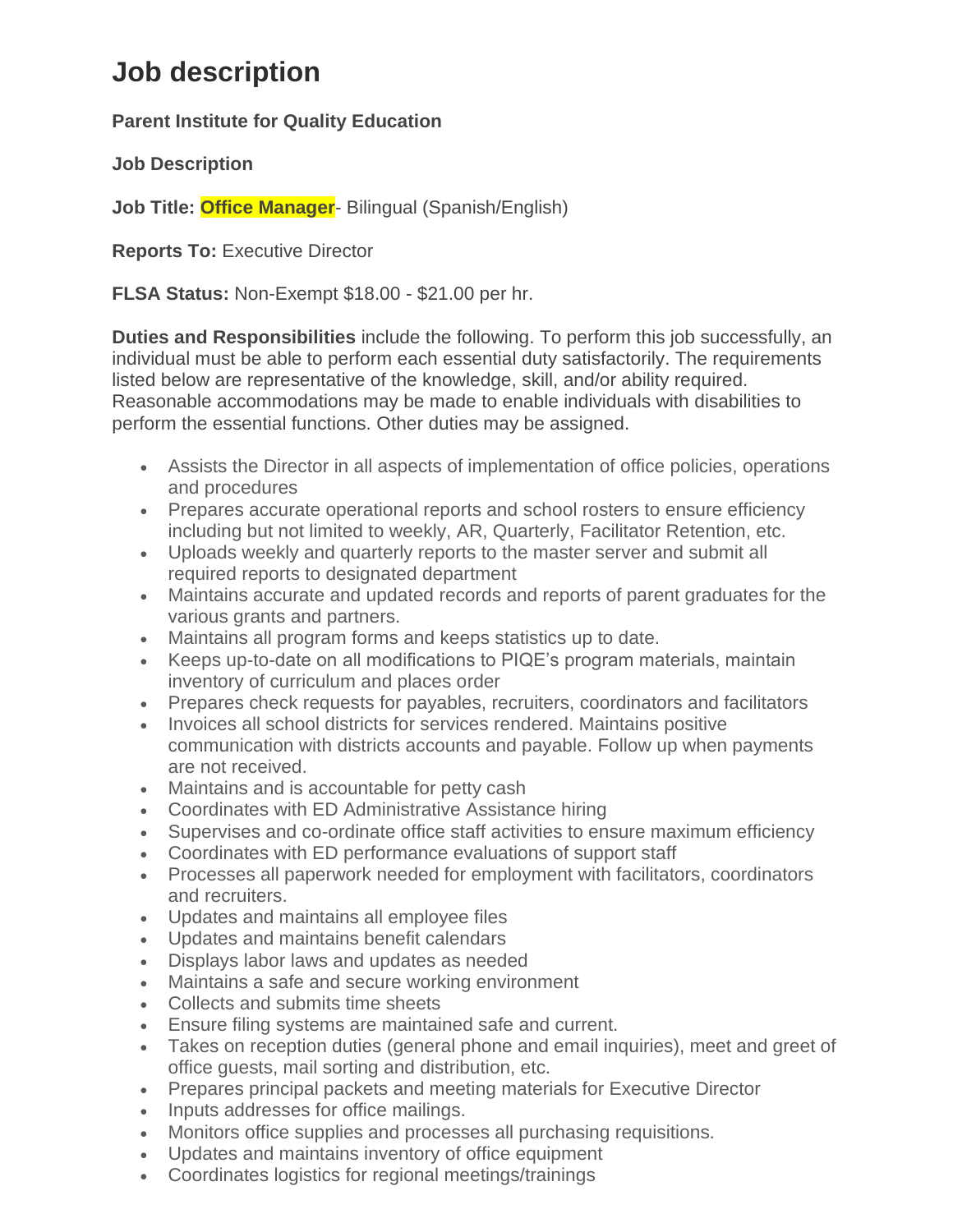- Contacts landlord, office maintenance, and janitorial services
- Keeps office presentable and professional
- Controls local office correspondence and mailing supplies
- Coordinate with Associate Directors and prepares materials for planning session
- Prepares graduation certificates and programs
- Manage Social Media in coordination with ED
- Updates Constant contact in coordination with ED

### **Education/Experience:**

Associate's degree (A. A.) or equivalent from two-year college or technical school; and two or more years related experience and/or training in administration; working knowledge of all accounts payable and accounts receivable responsibilities; familiar with supply management and inventory control; or equivalent combination of education and experience.

#### **Language Ability:**

Ability to read, analyze, and interpret general business periodicals, professional journals, technical procedures, or governmental regulations. Ability to write reports, business correspondence. Ability to effectively present information and respond to questions from groups of managers, clients, customers, and the general public. **Bilingual English-Spanish**.

## **Math Ability:**

Ability to calculate figures and amounts such as discounts, interest, commissions, proportions, percentages, area, circumference, and volume. Ability to interpret a variety of instructions furnished in written, oral, diagram, or schedule form.

#### **Reasoning Ability:**

Ability to solve practical problems and deal with a variety of concrete variables in situations where only limited standardization exists. Ability to interpret a variety of instructions furnished in written, oral, diagram, or schedule form.

#### **Computer Skills:**

To perform this job successfully, an individual should have knowledge of Microsoft Office and social media outlets (Facebook, Constant contact, etc.).

#### **Work Environment:**

The work environment characteristics described here are representative of those an employee encounters while performing the essential functions of this job. Reasonable accommodations may be made to enable individuals with disabilities to perform the essential functions.

- Fast pace work place environment.
- Office Managers work a standard work week, but occasionally may be required to work overtime hours to accommodate activities such as program trainings and meetings